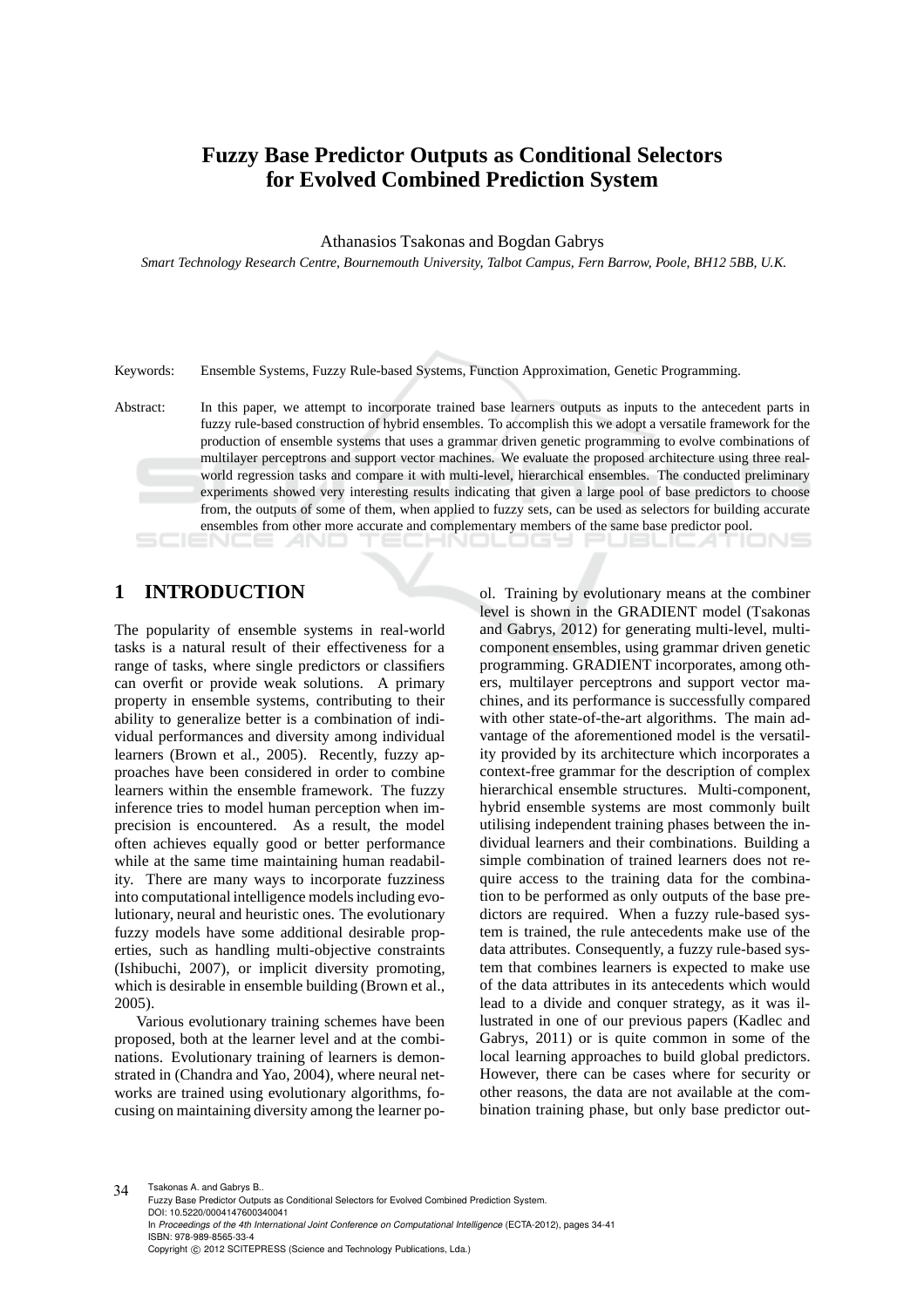puts from the whole pool are accessible. The idea of this paper, is to investigate the effectiveness of a system that produces a fuzzy model for combining learners, but which also restricts itself to knowledge about the underlying problem. Such a model, named hereinafter as *PROFESS* (*PRedictor-Output Fuzzy Evolving SyStem*) uses trained learners to feed the fuzzy antecedents of the rules whose consequents are evolved combined predictors. Based on GRADIENT's versatile framework, PROFESS extends the ensemble generation ability by providing a model for the creation of fuzzy rule-based controlled ensembles, where the fuzzy antecedent inputs are also the learners. To accomplish this, a new context-free grammar is introduced which enables the creation of ensembles consisted of fuzzy rules having learner combinations as a consequent part, and learners in their antecedent part.

The paper is organized as follows. Next section describes the background on related research. Section 3 includes a detailed description of the system. In section 4, we present our results from synthetic and real-world data domains, and a discussion follows. Finally, section 5 includes our conclusions and suggestions for further research.

## **2 BACKGROUND**

Genetic programming (GP) is a successful branch of evolutionary computing, with a number of desirable properties (Koza, 1992). The main advantage of GP resides in its ability to express arbitrarily large hierarchical solutions representing functional equivalents. Standard GP implementations derive simple tree structures that describe programs or mathematical formulas. Later advances incorporated grammar systems to GP enabling the production of more complex solution forms, like Mamdani fuzzy rule based systems (Alba et al., 1996), multilayer perceptrons (Tsakonas, 2006) or Takagi-Sugeno-Kang fuzzy rule based systems (Tsakonas and Gabrys, 2011).

Other enhancements on GP include splitting the evolving population into semi-independent subpopulations, in the so-called *island models*. These subpopulations, also called *demes*, evolve independently for a requested interval and periodically exchange a number of individuals (Fernandez et al., 2003). The improved diversity levels apparent to island models made them attractive means for the implementation of ensemble building systems. Such a model is presented in (Zhang and Bhattacharyya, 2004), where GP is used to produce base classifiers which are then combined by majority voting. A similar approach is proposed in (Hong and Cho, 2006), however with the learner combination taking into account the diversity of the classifiers. In an advanced approach (Folino et al., 2003), a cellular GP is used to combine decision trees for classification tasks.

Incorporating fuzziness into ensembles can take the form of fuzzy application at base level, at combination level, or both. At the combination level, a fuzzy inference engine may be used for global selection of base learners or for complete ensembles (Duin, 2002). A comparison between fuzzy and non fuzzy ensembles is presented in (Kuncheva, 2003), where the authors design combinations of classifiers using boosting techniques, in the AdaBoost environment. In that work, the fuzzy ensembles are shown to achieve better performance in most of the tasks addressed.Combining learners using fuzzy logic has been applied in classification tasks in (Evangelista et al., 2005). In that work, a fuzzy system aggregates the output of support vector machines for binary classification, in an attempt to reduce the dimensionality of the problems. The proposed model is tested on an intrusion detection problem, and the authors conclude that it is promising and it can be applied to more domains. Another work (Jensen and Shen, 2009), presents three methods to apply selection in an ensemble system by using fuzzy-rough features. The suggested models are shown to produce ensembles with less redundant learners. Other promising methods to apply fusion using fuzziness include fuzzy templates and several types of fuzzy integrals (Ruta and Gabrys, 2000).

Although extended research has been accomplished for incorporating fuzziness into ensemble building, most research deals with the application of fuzziness to either base level, or to the combination level for global selection of base learners (Sharkey et al., 2000). Hence, few work has been done on fuzzy rule based selection of ensembles, and the use of base learner output for the antecedent part of such systems has not been investigated yet. Still, the potential of positive findings regarding the performance of an ensemble system that creates combinations without explicit access to the original data - but only through its learners - is significant. This work therefore, aims to explore this configuration. Concluding the presentation of related background, we continue in the next section by providing the system design details.

### **3 SYSTEM DESIGN**

Following the principles of GRADIENT, three basic elements form the architecture of PROFESS (Tsakonas and Gabrys, 2012):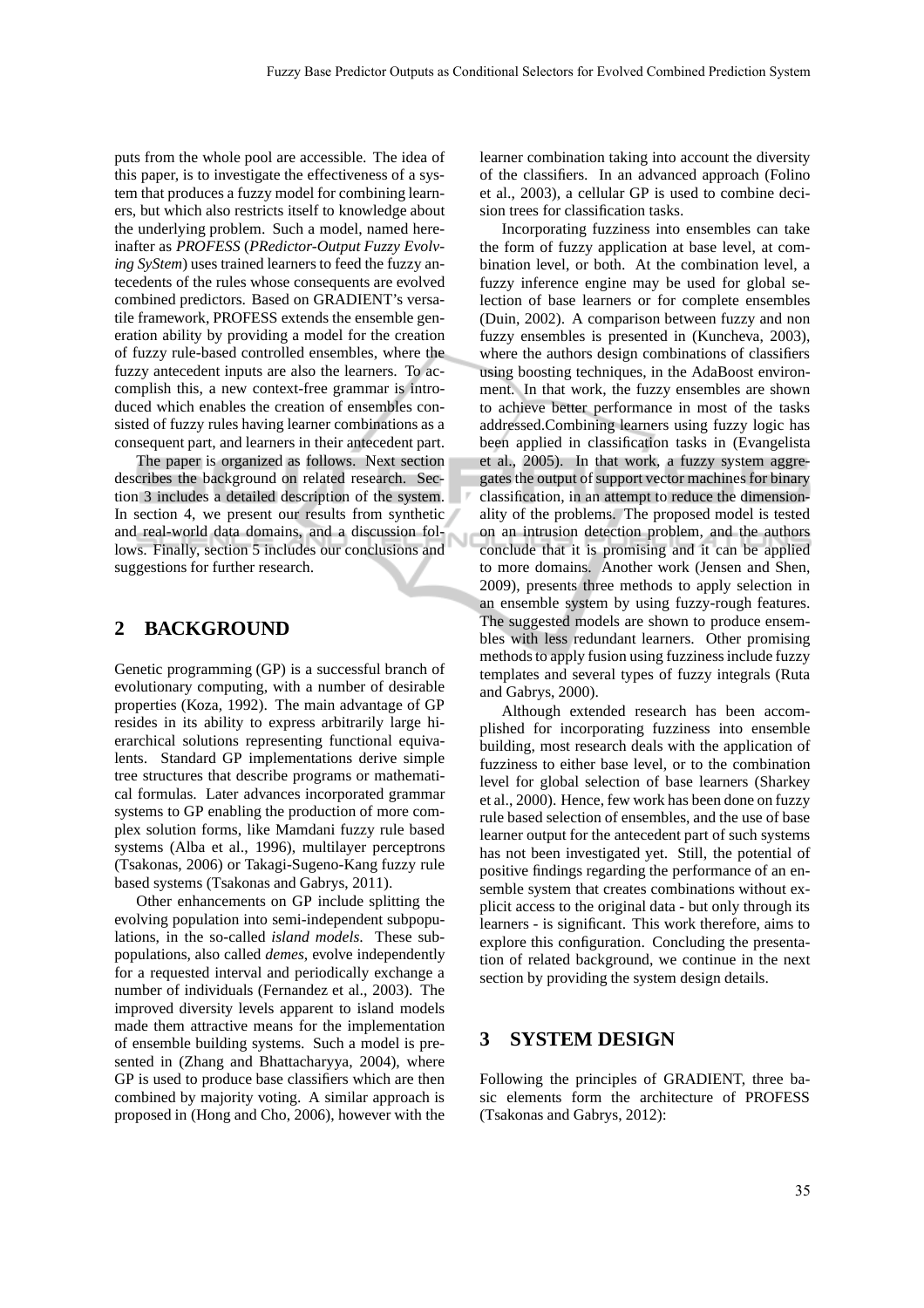- Base learner pool. These learners are individually trained at the beginning of the run.
- Grammar. The grammar is responsible for the initial generation of combinations, and the subsequent control during evolution, for the production of combined prediction systems.
- Combination pool. The combination pool is implemented as the genetic programming population and evolves guided by the grammar in the second phase of training.

Training in PROFESS includes the following steps:

- 1. Creation of a learner pool.
- 2. Training of individual learners.
- 3. Creation of initial population of combined predictors.
- 4. Evolution of combined predictors until termination criterion is satisfied (*combined predictor search*).

*Step 1* allocates resources for the generation of the requested learner pool. In *Step 2*, the available learners are trained, using standard training algorithms, such as backpropagation for neural networks. *Step 3* generates the GP population, consisted of combined prediction systems. One complete combined prediction system represents one individual in the GP population. The final step, *Step 4*, evolves the population until a specific criterion is met. Considering the importance of the grammar as a descriptor of PROFESS, we continue this section with a presentation of the adopted grammar. We then describe the learner settings for this work and this section concludes with a presentation of the evolutionary environment that is applied during the combined predictors search phase.

#### **3.1 Grammar**

The proposed grammar aims to restrict the search space and facilitate the generation of a fuzzy rule base for the selection of ensembles. The fuzzy rules use the output of base learners in the antecedent parts. The fuzzy membership functions are further tuned by evolutionary means, using two parameters: *skew S<sup>K</sup>* and *slide SL*. The first parameter (skew) extends or shrinks the shape of the membership function, while the second one (slide) shifts the center of the membership function. The resulting function output  $z_{A_k}$ , for a Gaussian membership function  $A_k$  is calculated using Eq.1-3.

$$
z_{A_k} = e^{\left(\frac{x - c_{A_k}}{w_{A_k}}\right)^2} \tag{1}
$$

N = { RL, RULE, IF, AND, THEN}  
\nT = { LOW, MEDIUM, HIGH, ANN1, ANN2, ..., ANNn,  
\nSVM1, SVM2, ..., SWP 
$$
}}
$$
  
\nP = {  
\n $\langle$  TREE> :=  $\langle$ RL> =  $\langle$  RULE> =  $\langle$  RULE> =  $\langle$  THE =  $\langle$  CND =  $\langle$  COND =  $\langle$  COND =  $\langle$  COND =  $\langle$  COND =  $\langle$  COND =  $\langle$  COND =  $\langle$  COND =  $\langle$  COND =  $\langle$  COND =  $\langle$  CAND =  $\langle$  COND =  $\langle$  CAND =  $\langle$  COND =  $\langle$  CAND =  $\langle$  COND =  $\langle$  COND =  $\langle$  COND =  $\langle$  COND =  $\langle$  COND =  $\langle$  COND =  $\langle$  COND =  $\langle$  COND =  $\langle$  COND =  $\langle$  COND =  $\langle$  COND =  $\langle$  COND =  $\langle$  COND =  $\langle$  COND =  $\langle$  PRED =  $\langle$  PRED =  $\langle$  PRED =  $\langle$  PRED =  $\langle$  PRED =  $\langle$  PRED =  $\langle$  PRED =  $\langle$  PRED =  $\langle$  PRED =  $\langle$  PRED =  $\langle$  PRED =  $\langle$  PRED =  $\langle$  PRED =  $\langle$  PRED =  $\langle$  PRED =  $\langle$  PRED =  $\langle$  PRED =  $\langle$  PRED =  $\langle$  PRED =  $\langle$  PRED =  $\langle$  PRED =  $\langle$  PRED =  $\langle$  PRED =  $\langle$  PRED =  $\langle$  PRED =  $\langle$  PRED =  $\langle$  PRED =  $\langle$  PRED =  $\langle$  PRED =  $\langle$  PRED =  $\langle$  PRED =  $\langle$  PRED =  $\langle$  PRED =  $\langle$  PRED =  $\langle$  PRED =  $\langle$  P

Figure 1: Context-free grammar for PROFESS.

$$
c_{A_k} = c_{mf} + \alpha_k S_k
$$
  
\n
$$
w_{A_L} = w_{mf} + \alpha_L S_L
$$
 (3)

where  $c_{mf} \in \{0, 0.5, 1\}$ ,  $w_{mf} = 0.25$ ,  $\alpha_L = 0.125$ ,  $\alpha_K = 0.2$ , with the last two parameters expressing the preferred sensitivity of tuning, their selection depending on the expressiveness preference of the resulted fuzzy rules. As base learners, multilayer perceptrons and support vector machines are available. The rule is in the following form:

$$
R_i: if F_m is A_{k1} [and F_p is A_{k2} ...]
$$
  

$$
then y = E_i with C
$$
  

$$
i = 1,...,m, C \in [0,1]
$$
 (4)

where *C* is the certainty factor,  $F_m$ ,  $F_p$  are selected predictors, *E<sup>i</sup>* is a selected ensemble, and *Akn* are fuzzy sets characterized by the membership functions  $A_{kn}(F_n)$ . In this work, *Gaussian* membership functions were applied. Three fuzzy sets per attribute were available (*Low, Medium, High*). A grammar is defined by the quadruple *N, T, P, S* where *N* is the set of non-terminals, *T* is the set of terminals, *P* is the set of production rules and *S* is a member of *N* that corresponds to the starting symbol. The description of the grammar for PROFESS is shown in Fig. 1.

#### **3.2 Learners Setup**

From the available learner and pre-processing library of GRADIENT, for illustration purposes we selected to include in PROFESS, multilayer perceptrons and support vector machines. The multilayer perceptrons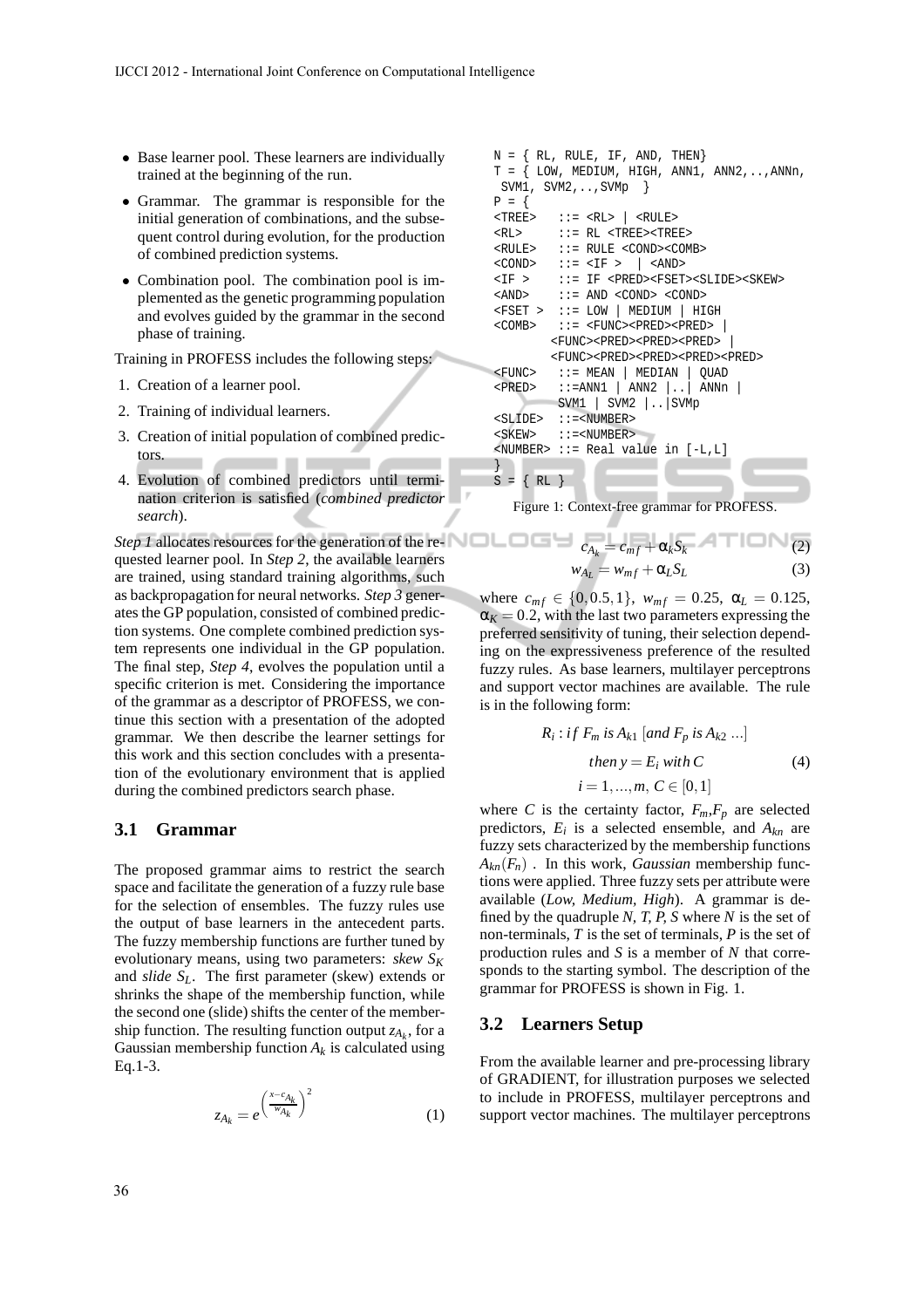| Parameter                                    | Value     |
|----------------------------------------------|-----------|
| MLP-NN #predictors                           | 100       |
| MLP-NN #hidden layers                        | 2         |
| MLP-NN sigmoid $T$ prob.                     | 0.5       |
| MLP-NN stepwise sigmoid $T$ prob.            | 0.1       |
| MLP-NN gaussian $T$ prob.                    | 0.3       |
| MLP-NN elliot $T$ prob.                      | 0.1       |
| <b>MLP-NN</b> Iterations                     | 3,000     |
| SVM #predictors                              | 100       |
| <b>SVM Max.</b> Iterations                   | 50,000    |
| SVM RBF $\gamma$ lowest                      | $10^{-5}$ |
| $\overline{\text{SVM}}$ RBF $\gamma$ highest | $10^{15}$ |
| Predictors subset size                       | 60%       |
| Predictors subset domain                     | Global    |

Table 1: Learners configuration  $(T:$  transfer function in hidden layers).

consist of two hidden layers. The number of neurons in every hidden layer  $N_k^{i,i=1,2}$  of a neural network  $K$ , is randomly set according to Equation 5: N

$$
N_k^i = (0.5 + U(1))n_k
$$
 (5)

where U(1) returns uniformly a random number in  $[0,1]$  and  $n_k$  is the positive root of Equation 6 for  $P_k$ attributes (network inputs), *T<sup>k</sup>* training rows and *l* hidden layers (here  $l = 2$ ).

$$
n_k = (l-1)x^2 + (1+P_k)x - \frac{T_k}{2}
$$
 (6)

The transfer functions in hidden layers where also randomly set, selecting among Sigmoidal, Gaussian and Elliot functions. The resilient backpropagation algorithm was preferred for training. We trained a pool of 100 multilayer perceptrons. The support vector machines incorporated a radial basis function kernel, and the γ parameter was randomly selected from  $[10^{-5}, 10^{15}]$ . In the learner pool, 100 support vector machines were available. The training datasets for learners consist of randomly sub-sampled sets of the available training data sets (Tsakonas and Gabrys, 2012). Table 1 summarizes the learner settings.

#### **3.3 Evolutionary Setup**

After the training phase of learners is completed in PROFESS, the next stage involves creation and training of the pool of combined predictors. Individuals in the evolutionary population are created and trained under the constraints of the defined grammar. Each individual corresponds to one fuzzy rule base of ensembles. As combiners, the arithmetic mean and the median were available. This training makes use of a multi-population genetic programming framework.

|  |  |  | Table 2: Evolutionary parameters. |
|--|--|--|-----------------------------------|
|--|--|--|-----------------------------------|

| Parameter               | Value / Value range |
|-------------------------|---------------------|
| <b>GP</b> System        | Grammar-driven GP   |
| Subpopulations          |                     |
| Subpopulation topology  | Ring                |
| Isolation time          | 7 generations       |
| Migrants number         | 7 individuals       |
| Migrants type           | Elite individuals   |
| <b>Total population</b> | 150 individuals     |
| Selection               | Tournament          |
| Tournament size         |                     |
| Crossover rate          | 0.7                 |
| Mutation rate           | 0.3                 |
| Max.individual size     | 150/500 nodes       |
| Max.generations         | 50                  |
|                         |                     |

In this work, five subpopulations are used, a value which is typical in multi-population models (Fernandez et al., 2003). These subpopulations are trained for a period of 7 generations, and they exchange 7 individuals, under a *ring scheme* of migration. This process is repeated until 50 generations are completed. As fitness function, the mean-square-error (MSE) is used. A summary of the parameters for the evolutionary training of the combined predictors is shown in Table 2.

#### **3.4 Data**

We compared PROFESS with regression models using a synthetic data problem, and with GRADIENT using three real-world datasets, taken from the UCI Machine Learning repository (Frank and Asuncion, 2010). The properties of the datasets are shown in Table 3. We created three data permutations for every real-world problem. In all cases, we used one third of the data as a test set. The synthetic data task was the Jacobs data (Jacobs, 1997) that involves five independent attributes  $x_1, \ldots, x_5$ . All attributes are uniformly distributed at random over [0,1]. The function output is calculated by Equation 7.

$$
y = \frac{1}{13} (10\sin(\pi x_1 x_2) + 20\left(x_3 - \frac{1}{2}\right)^2 + 10x_4 + 5x_5) - 1 + \epsilon
$$
 (7)

where  $\varepsilon$  is Gaussian random noise with  $\sigma_{\varepsilon}^2 = 0.2$ . We generated a dataset consisting of 1,500 rows.

## **4 RESULTS AND DISCUSSION**

We applied PROFESS to the available datasets, using the configuration shown in Tables 1 and 2. Ta-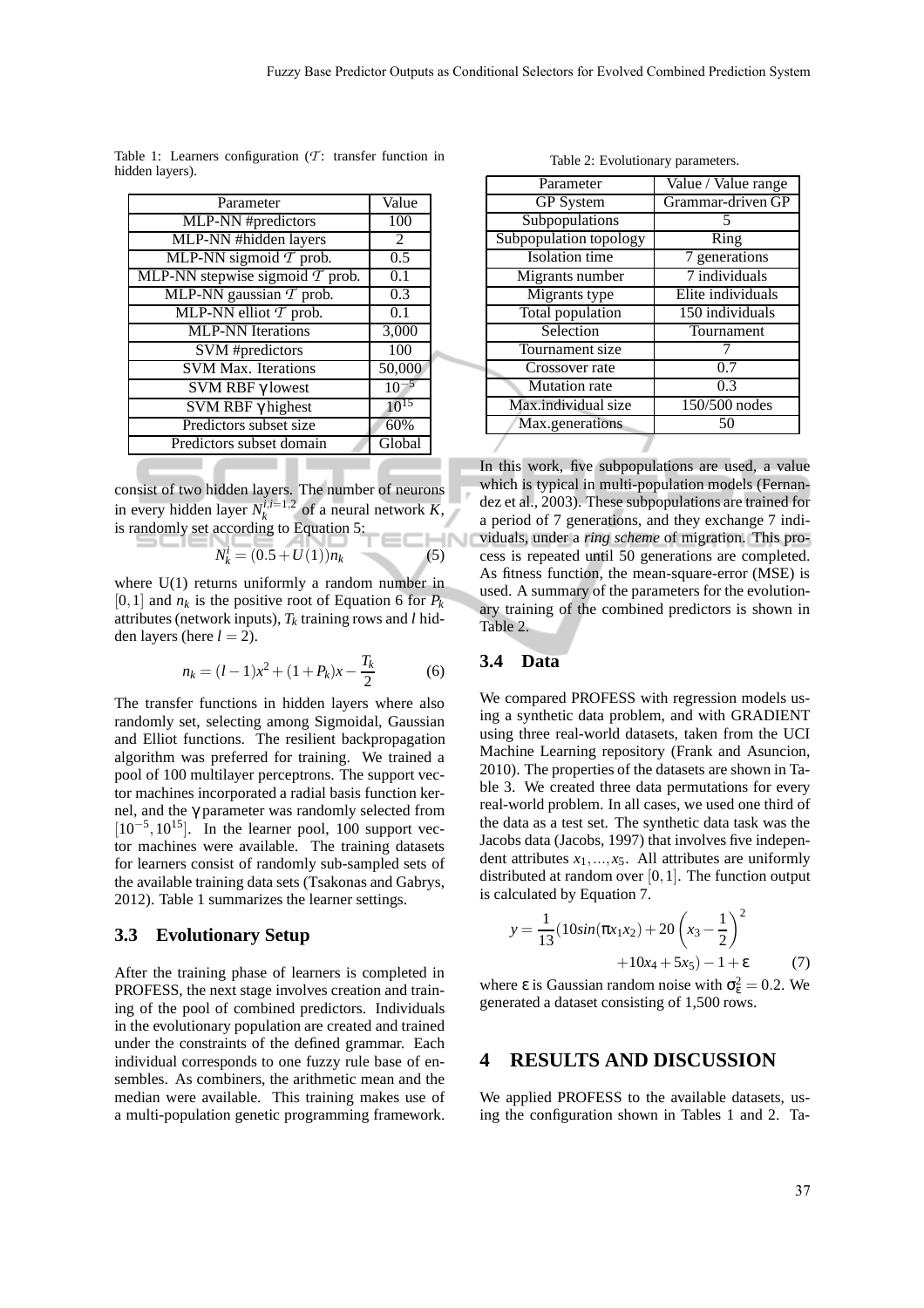

Figure 2: Evolved combined system for the Slump test problem.

Table 3: Datasets used.

| Domain                 | Instances | Attributes |
|------------------------|-----------|------------|
| Jacobs                 | 1500      |            |
| Slump test             | 103       |            |
| <b>CPU</b> Performance | 209       |            |
| <b>Boston housing</b>  | 506       |            |

ble 4 shows a comparison with WEKA (Hall et al., 2009) regression methods for the synthetic data problem. The results of our experiments for real world data, as compared to GRADIENT are shown in Table 5. In this table, the results are expressed in average mean-square-error (MSE) with 0.95% confidence intervals. As it can be seen in the table, PROFESS managed to achieve lower average MSE than GRADIENT in the problems addressed. As an example of output, the evolved solution for the first permutation of the Slump test problem is shown in Fig.2. This solution is corresponding to the following rule base:

*R*<sub>1</sub> : *if* S006 *is High*(−0.06219, −0.22473) *then* 

*Median*(*S*040,*N*063,*N*019,*N*092,*S*014,*N*032,*N*080) *R*<sub>2</sub> : *if* N099 *is Medium*(−0.46393,−0.29883) *then Median*(*N*032,*N*063,*N*087,*S*061,*S*060,*S*027,*S*087) *R*<sup>3</sup> : *i f N*099 *is Medium*(0.94855,−0.29883)*then*

*Median*(*N*070,*S*064,*N*087,*N*092,*S*060,*S*027,*S*087)

*R*<sup>4</sup> : *i f S*035 *is High*(−0.06219,−0.22473)*then*

*Median*(*S*040,*N*063,*N*087,*N*092,*S*060,*S*027,*S*028)

where the first variable in the fuzzy set corresponds to the *slide* parameter of the membership function  $S_L$ , and the second is the *skew* parameter  $S_K$ . The evolved membership functions are shown in Fig.3. It is worth noting, that the most common case observed was that learners feeding the antecedent parts were not appearing in the consequent part of any rule.

Tables 6, 7 and 8 compare the best obtained results using the proposed system to results found in the literature.

- In Slump test data, we compared the results using the Pearson correlation coefficient for compatibility with the results reported in the literature. In this case, the best model resulting from PRO-FESS was not better than the other reported models, with the best model of GRADIENT having the higher correlation coefficient.
- In CPU performance data, the Pearson correlation coefficient for PROFESS was the highest among the compared approaches.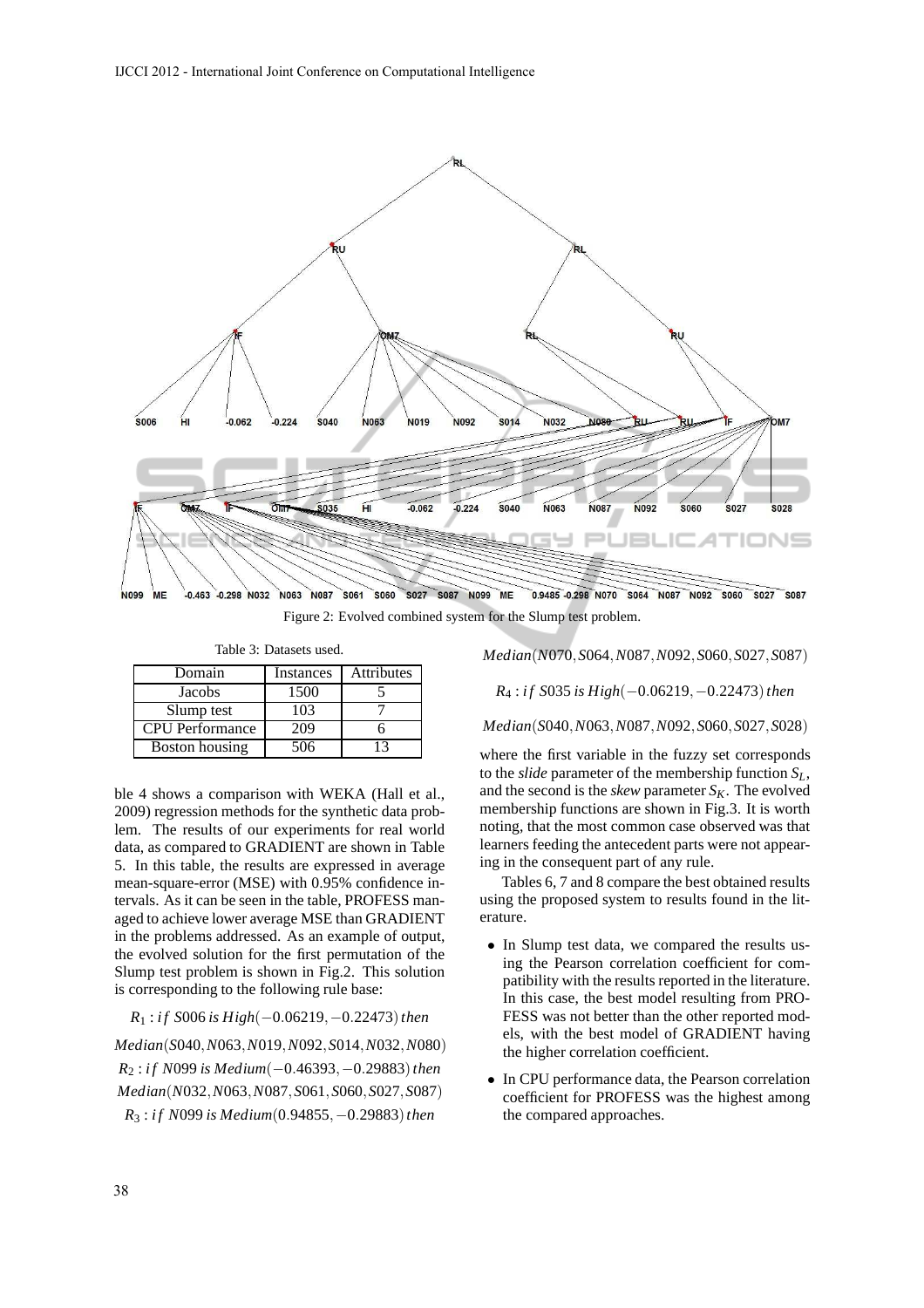| Model                            | <b>RMSE</b> |
|----------------------------------|-------------|
| $RBF$ network <sup>1</sup>       | .1659       |
| Isotonic Regression <sup>1</sup> | .1469       |
| Pace Regression <sup>1</sup>     | .0966       |
| SMO Regression <sup>1,2</sup>    | .0960       |
| PROFESS (this work)              | .0958       |

1. (Hall et al., 2009).

2. (Scholkopf and Smola, 2002).

• In Boston housing data, the best model of PRO-FESS had lower error than the reported literature ones.

Table 5: Results in three real-world datasets. Values are average MSE from three permutations, with 0.95% confidence intervals.

| Domain                | <b>GRADIENT</b>  | <b>PROFESS</b>  |  |
|-----------------------|------------------|-----------------|--|
| Slump test            | $40.33 + 19.23$  | $39.83 + 9.53$  |  |
| <b>CPU</b>            | $9575 + 7789$    | $9461 \pm 6267$ |  |
| <b>Boston housing</b> | $13.43 \pm 1.04$ | $10.68 + 2.97$  |  |

Table 9 compares the evolved size, measured in the number of nodes, of the solutions. The implementation of a grammar for fuzzy systems requires a large number of intermediate functions to allow the incorporation of a similar number of base learners. For this reason, we have set in our experiments the maximum possible solution size to 500 nodes for PROFESS, while for GRADIENT a maximum of 150 nodes was kept since it could express similarly sized (in terms of learner participation) ensembles.

Although the maximum size was set high, PRO-FESS managed to evolve comparable solutions, in terms of size, to GRADIENT's. This resulted in producing rule bases with a small number of rules, which we consider is a result of the expressiveness of PROFESS's grammar. The latter conclusion is more clearly depicted in Table 10, where the average number of learner instances in a solution is shown. In this table, it is clear that PROFESS required, on average, a significantly smaller number of learner participation to evolve competitive results. As expected, the values shown in Table 10 concern only the learner instances that appear in combined predictors, and they don't take into account the occurrence of the learners in the antecedent part of PROFESS's rules.

Table 6: Slump test data comparison on unseen data. Results for PROFESS correspond to the Pearson correlation coefficient of best model.

| Model                           | ₽2    |
|---------------------------------|-------|
| Neural network $1$              | .922  |
| P2-TSK-GP $(3 \overline{MF})^2$ | .9127 |
| $GRADIENT(NN-30/Mean)^3$        | .9694 |
| PROFESS (this work)             | 8257  |

1. (Yeh, 2008).

2. (Tsakonas and Gabrys, 2011).

3. (Tsakonas and Gabrys, 2012).

Table 7: CPU performance data comparison on unseen data. Results for PROFESS correspond to the Pearson correlation coefficient of best model.

| Model                                | $R^2$ |
|--------------------------------------|-------|
| <b>Original Attributes</b>           |       |
| M5 <sup>1</sup>                      | .921  |
| $M5$ (no smoothing)                  | .908  |
| M5 (no models)                       | .803  |
| GRADIENT (NN-30/Median) <sup>2</sup> | .970  |
| PROFESS (this work)                  | .978  |
| <b>Transformed Attributes</b>        |       |
| $Ein-Dor3$                           | .966  |
| M5 <sup>1</sup>                      | .956  |
| $M5$ (no smoothing) <sup>1</sup>     | .957  |
| $M5$ (no models) <sup>1</sup>        | .853  |

1. (Quinlan, 1992).

2. (Tsakonas and Gabrys, 2012).

3. (Ein-Dor and Feldmesser, 1984).



Figure 3: Evolved membership functions for Slump test problem.

## **5 CONCLUSIONS AND FURTHER RESEARCH DIRECTIONS**

This work presented a system for the generation of multi-component fuzzy rule-based ensembles using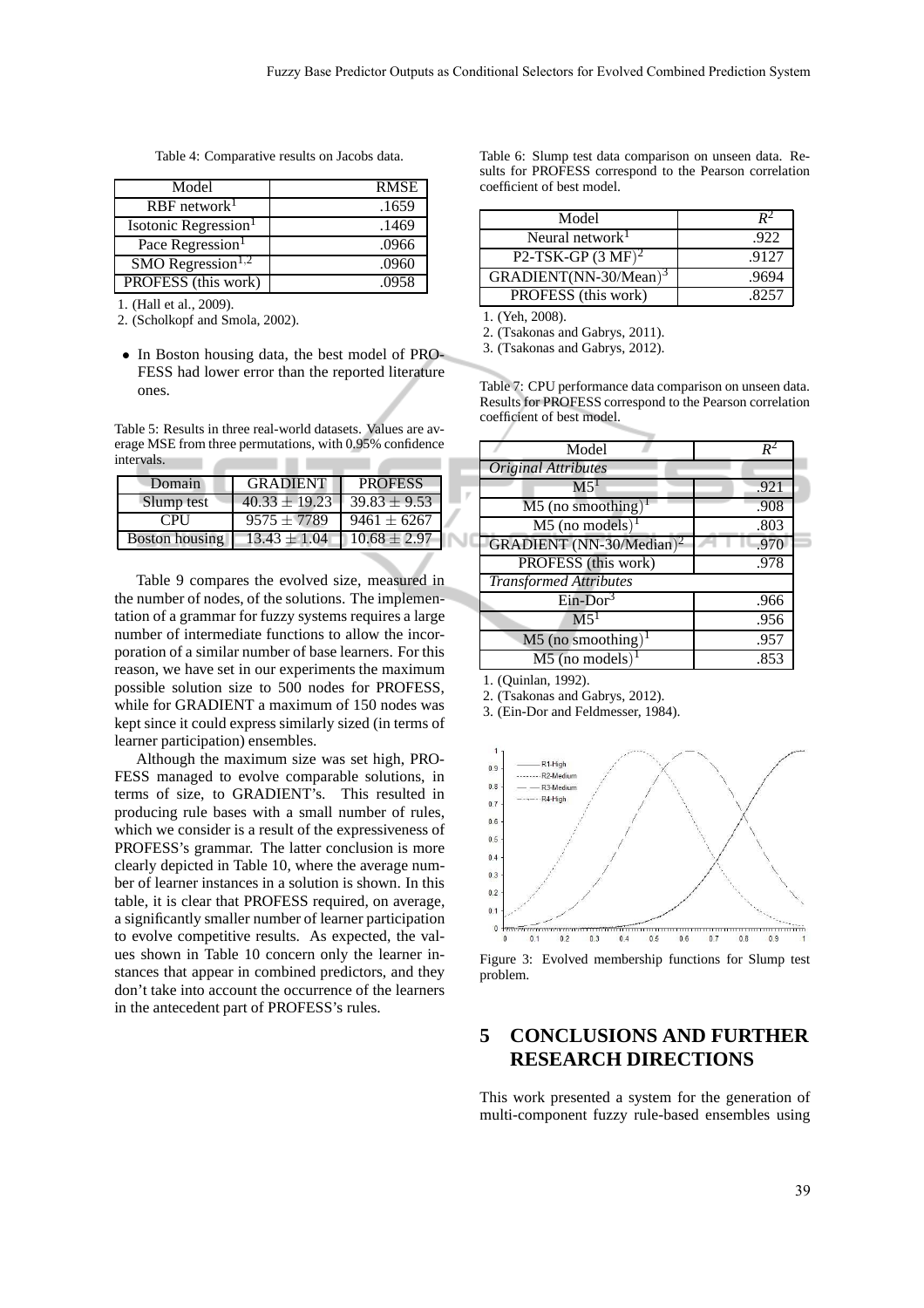| Model                              | <b>RMSE</b> |
|------------------------------------|-------------|
| GASEN <sup>1</sup>                 | 10.68       |
| Random Forest <sup>2</sup>         | 3.26        |
| Fuzzy CART <sup>3</sup>            | 3.40        |
| Fuzzy CART + $PLM^3$               | 3.10        |
| Fuzzy CART + Bagging <sup>3</sup>  | 3.26        |
| Fuzzy CART + Smearing <sup>3</sup> | 3.21        |
| GRADIENT (NN-30/Mix) <sup>4</sup>  | 2.66        |
| PROFESS (this work)                | 2.639       |

Table 8: Boston housing data comparison on unseen data. Results for PROFESS correspond to the best model.

1. (Zhou et al., 2001).

2. (Liaw and Wiener, 2002).

3. (Medina-Chico et al., 2001).

4. (Tsakonas and Gabrys, 2012).

| Table 9: Average evolved solution size (in nodes). |  |  |  |  |  |  |  |
|----------------------------------------------------|--|--|--|--|--|--|--|
|----------------------------------------------------|--|--|--|--|--|--|--|

| Domain                | <b>GRADIENT</b> | <b>PROFESS</b> |
|-----------------------|-----------------|----------------|
| Slump test            | 106.1           | 181.5          |
| CPU                   | 101.6           | 165.9          |
| <b>Boston housing</b> | 72.6            | 75.0           |

base learners in the antecedent part of fuzzy rules. To accomplish this, we have decided to modify the grammar of a versatile environment for the production of multi-level, multi-component ensembles, named GRADIENT. The new proposed model, named PRO-FESS, features a novel grammar that produces arbitrarily large fuzzy rule bases that enable the selection of complete ensembles, using the output of base learners as criterion. This approach can facilitate the development of combined predictors, in environments were only access to the base learners is possible, and any use of the original training dataset is restricted to base learning level.

To examine the effectiveness of the proposed model, we tested it on a synthetic data problem and three real-world datasets. The results from our experiments show that the model is able to provide competitive performance as compared to the standard approach. This conclusion facilitates the definition of environments were a set of trained learners may substitute the original data in tasks were the formation of an ensemble is required. Applications of this approach can include situations where for security or other reasons, the access to the original data is not possible or highly restricted.

We consider that our initial findings presented in this paper deserve further investigation. In the conducted experiments we observed that, commonly, selected learners in the antecedent part were not included in consequent parts of the rules. We will therefore further investigate this case. It is clear that the

|  | Table 10: Average evolved solution size (in learner in- |  |  |  |
|--|---------------------------------------------------------|--|--|--|
|  | stances appearing in combinations).                     |  |  |  |

| Domain                | <b>GRADIENT</b> | <b>PROFESS</b> |
|-----------------------|-----------------|----------------|
| Slump test            | 67.6            | 40.4           |
| CPU                   | 35.2            | 22.6           |
| <b>Boston housing</b> | 71.6            | 54.8           |

complementary information resides in the whole pool of base learners and while some of them are not accurate enough to be used for prediction, they seem to play and important role in the selection process of ensembles consisting of a number of other predictors from the pool. This finding is completely novel and the analysis of the relationships between the "selector" learners used in the antecedents of the fuzzy rules and the "combined predictors" which form the consequent part of these rules is a fascinating subject to follow. Finally, further tuning of the evolutionary parameters will take place, in an attempt to reduce the required resources and increase the algorithmic efficiency. IGY PUBLIC ATIONS

## **ACKNOWLEDGEMENTS**

The research leading to these results has received funding from the European Commission within the Marie Curie Industry and Academia Partnerships and Pathways (IAPP) programme under grant agreement n. 251617.

## **REFERENCES**

- Alba, E., Cotta, C., and Troya, J. (1996). Evolutionary design of fuzzy logic controllers using strongly-typed gp. In *Proc. 1996 IEEE Int'l Symposium on Intelligent Control*. New York, NY.
- Brown, G., Wyatt, J., Harris, R., and Yao, X. (2005). Diversity creation methods: a survey and categorisation. *Inf. Fusion*, 6(1):5–20.
- Chandra, A. and Yao, X. (2004). Divace: Diverse and accurate ensemble learning algorithm. *LNCS 3177, IDEAL 2004*, 17(4):619–625.
- Duin, R. (2002). The combining classifier: to train or not to train? In *Proc. of the 16th Int'l Conf. on Pattern Recognition*, pages 765–770.
- Ein-Dor, P. and Feldmesser, J. (1984). Attributes of the performance of central processing units: A relative performance prediction model. *Commun. ACM*, 30(30):308–317.
- Evangelista, P., Bonissone, P., Embrechts, M., and Szymanski, B. (2005). Unsupervised fuzzy ensembles and their use in intrusion detection. In *European Sym-*